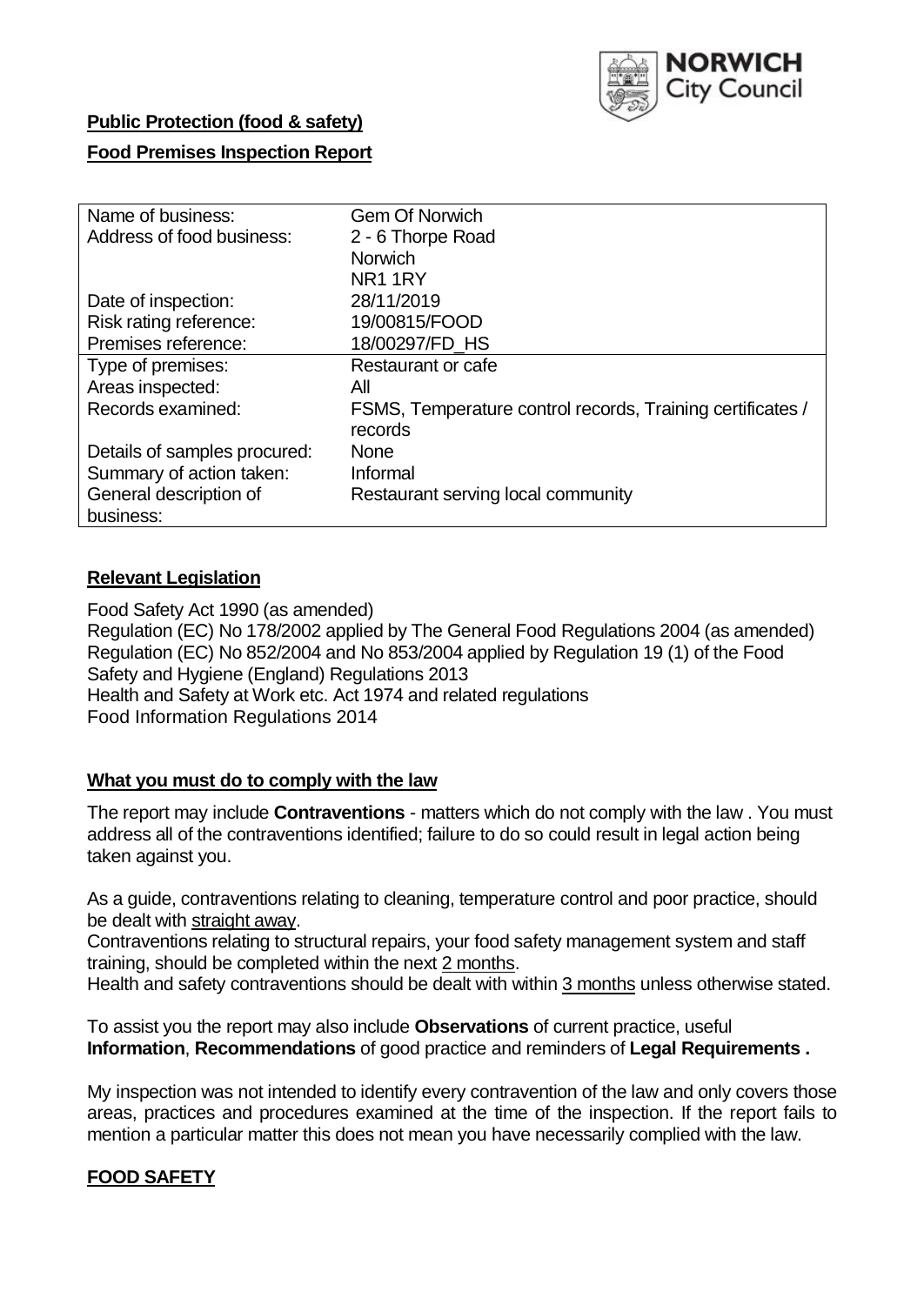## **How we calculate your Food Hygiene Rating:**

The food safety section has been divided into the three areas which you are scored against for the hygiene rating: 1. food hygiene and safety procedures, 2. structural requirements and 3. confidence in management/control procedures. Each section begins with a summary of what was observed and the score you have been given. Details of how these scores combine to produce your overall food hygiene rating are shown in the table.

| <b>Compliance Area</b>                     |          |    |           | <b>You Score</b> |                |    |           |    |                |    |  |  |
|--------------------------------------------|----------|----|-----------|------------------|----------------|----|-----------|----|----------------|----|--|--|
| Food Hygiene and Safety                    |          |    |           | $\mathbf{0}$     | 5              | 10 | 15        | 20 |                | 25 |  |  |
| <b>Structure and Cleaning</b>              |          |    |           | $\Omega$         | 5<br>10        |    | 15        | 20 |                | 25 |  |  |
| Confidence in management & control systems |          |    |           | $\Omega$         | 10<br>5.       |    | 15        | 20 |                | 30 |  |  |
|                                            |          |    |           |                  |                |    |           |    |                |    |  |  |
| <b>Your Total score</b>                    | $0 - 15$ | 20 | $25 - 30$ |                  | $35 - 40$      |    | $45 - 50$ |    | > 50           |    |  |  |
| <b>Your Worst score</b>                    | 5.       | 10 | 10        |                  | 15             |    | 20        |    | $\blacksquare$ |    |  |  |
|                                            |          |    |           |                  |                |    |           |    |                |    |  |  |
| <b>Your Rating is</b>                      | 5        |    | 3         |                  | $\overline{2}$ |    |           |    | $\overline{0}$ |    |  |  |

Your Food Hygiene Rating is 4 - a good standard



# **1. Food Hygiene and Safety**

Food hygiene standards are high. You demonstrated a very good standard of compliance with legal requirements. You have safe food handling practices and procedures and all the necessary control measures to prevent cross-contamination are in place. Some minor contraventions require your attention. **(Score 5)**

#### Contamination risks

**Contravention** The following exposed food to the general risk of cross-contamination with bacteria or allergens or its physical contamination with dirt, foreign objects or chemicals:

- three tubs of ice cream were found in the raw meat freezer. I took your verbal assurance that this was a new staff members oversight that night and should have been placed in the dedicated ice cream freezer
- a fly was seen circulating in the main kitchen
- staff were not aware that celery (an allergen) was an ingredient in your tomato sauce
- uncovered desserts in the fridge. I was informed that by placing cling film over the product would effect its quality. However, a clean cloth or suitable material could have been used as an alternative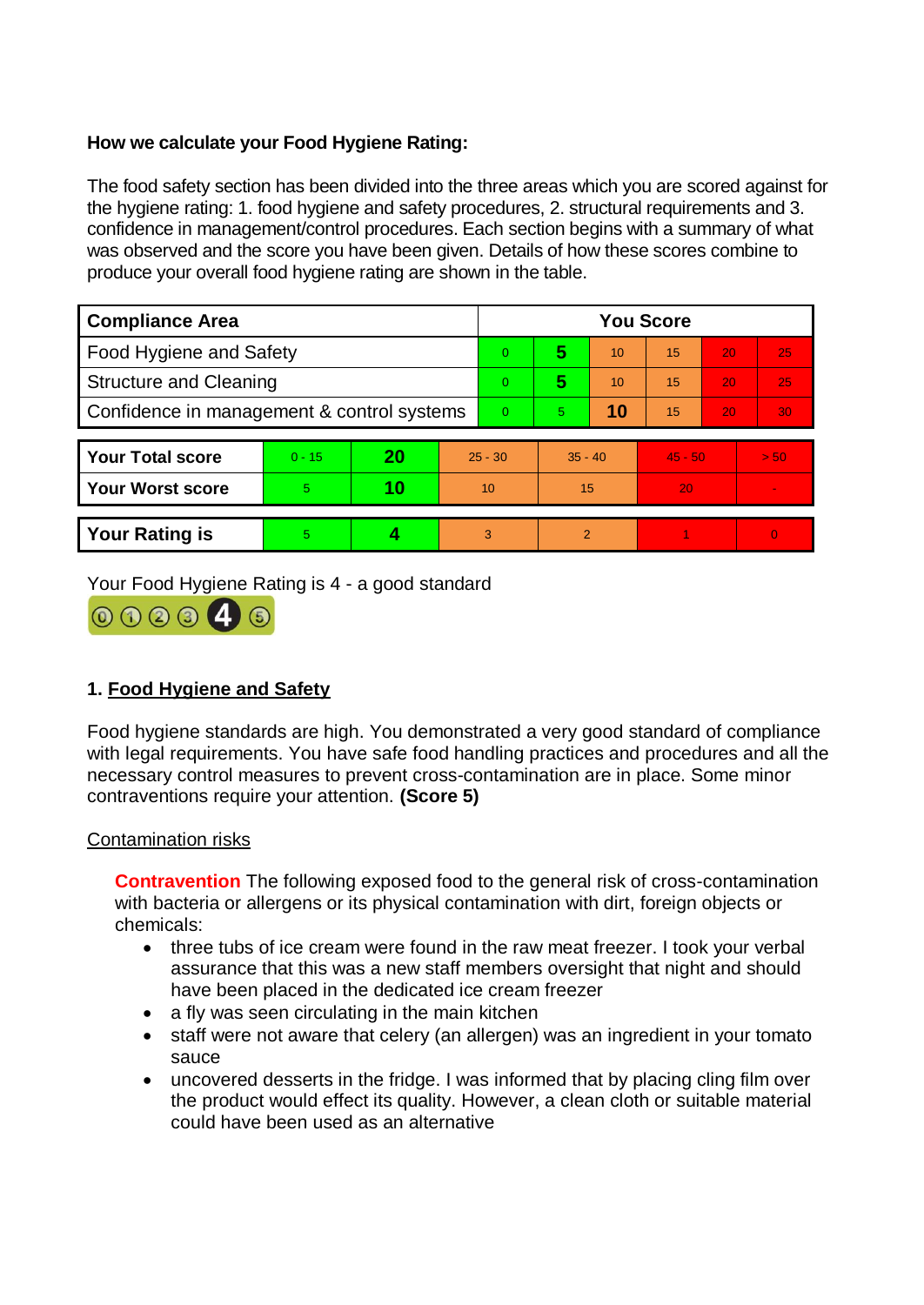## Hand-washing

**Contravention** The following indicated that hand-washing was not suitably managed:

- the wash hand basin was obstructed
- equipment was seen in the wash hand basin behind the bar

## Unfit food

**Contravention** The following food was unfit (and was seized or destroyed in my presence) because it was either; past its use by date;

• a packet of ready to eat salad was found well past its 'Use by date'. I strongly recommend that you store 'Best Before' and 'Use by' pre-packed salads in separate containers to aid stock rotation and make it easier to check shelf life.

**Observation** I was pleased to note that the out of date salad was disposed of straight away when I brought it to your staffs attention.

## **2. Structure and Cleaning**

The structure facilities and standard of cleaning and maintenance are all of a good standard and only minor repairs and/or improvements are required. Pest control and waste disposal provisions are adequate. The minor contraventions require your attention. **(Score 5)**

#### Cleaning of Structure

**Contravention** The following items were dirty and require more frequent and thorough cleaning:

- behind and under equipment
- window and sill beside deep fat fryer in main kitchen
- seals to ceiling joints in walk in fridge

#### Cleaning of Equipment and Food Contact Surfaces

**Contravention** The following items are dirty and must be cleaned::

• fridge and freezer seals

#### **Maintenance**

**Contravention** The following had not been suitably maintained and must be repaired or replaced:

- damaged insulation to internal surface of a bulk freezer
- broken light to store area in-front of walk-in fridge. I was unable to check this area as it was too dark
- damaged hinges to service fridge in main kitchen.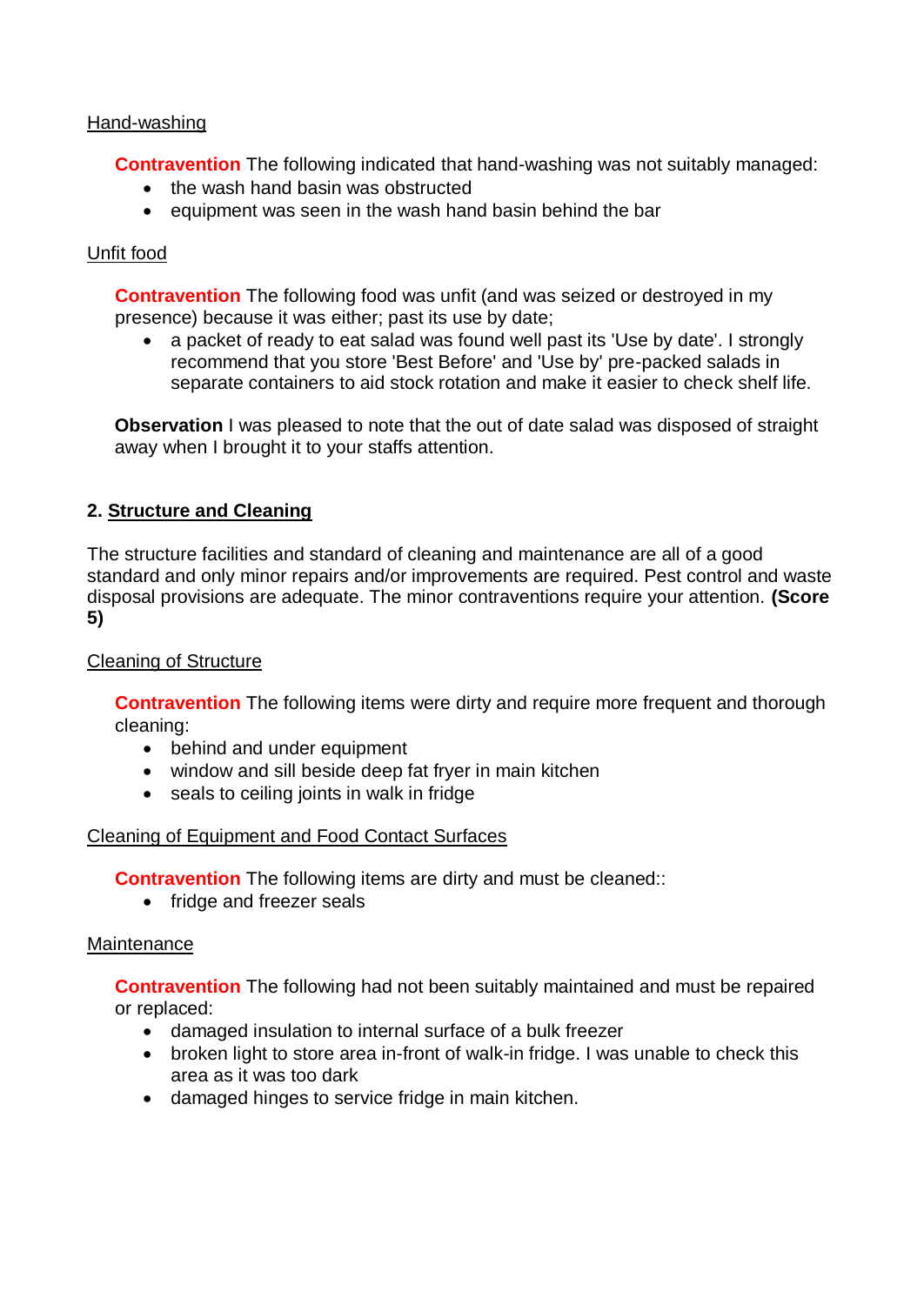# **3. Confidence in Management**

There are generally satisfactory food safety controls in place although there is evidence of some non-compliance with the law. Some minor issues were identified relating to staff supervision and training. You are progressing towards a written food safety management system. The contraventions require your attention; although not critical to food safety they may become so if not addressed. **(Score 10)**

### Proving Your Arrangements are Working Well

**Contravention** You are not working to the following safe methods in your SFBB pack:

- 4-weekly checks
- training records / supplier lists
- cleaning schedule
- maintenance / pest control
- chilling / chilled storage / display of chilled food

**Contravention** The following matters are needed in order to demonstrate your food safety management system is working as it should:

- there was some confusion over written food temperatures records. There was written readings of 12-13 degrees celsius recorded for a fridge temperature. After investigation these were actually freezer temperatures where the minus character had been omitted. You must ensure staff are recording written readings correctly.
- there was also confusion over your day dot system. When I questioned staff they were unable to give me clear answer regarding the system for your date labelling of cooked foods.
- your staff were signing off 'Opening and Closing' checks in the Safer Food Better Business pack (SFBB). When I questioned them, they did not appear to understand what your 'opening and closing checks' are. These are located in the management section of the pack. You must train staff who you have given responsibility to carry out these checks and make them aware of what they should be doing. I acknowledge that many of your staff did not speak English as a first language. Your front of house manager had to translate for me during my inspection.
- food found, during my inspection, to be well past its 'Use by' date indicates that the closing check 'to dispose of any out of date food' was not being properly followed.

**Observation** I was pleased to note that evidence of food hygiene training was made available.

#### Allergens

**Legal Requirement** Caterers must provide allergy information on all unpackaged food they sell. Catering businesses include restaurants, takeaways, deli counters, bakeries and sandwich bars etc. The potential for cross-contamination by allergens must also be made known to consumers. In addition food manufacturers must now label allergy